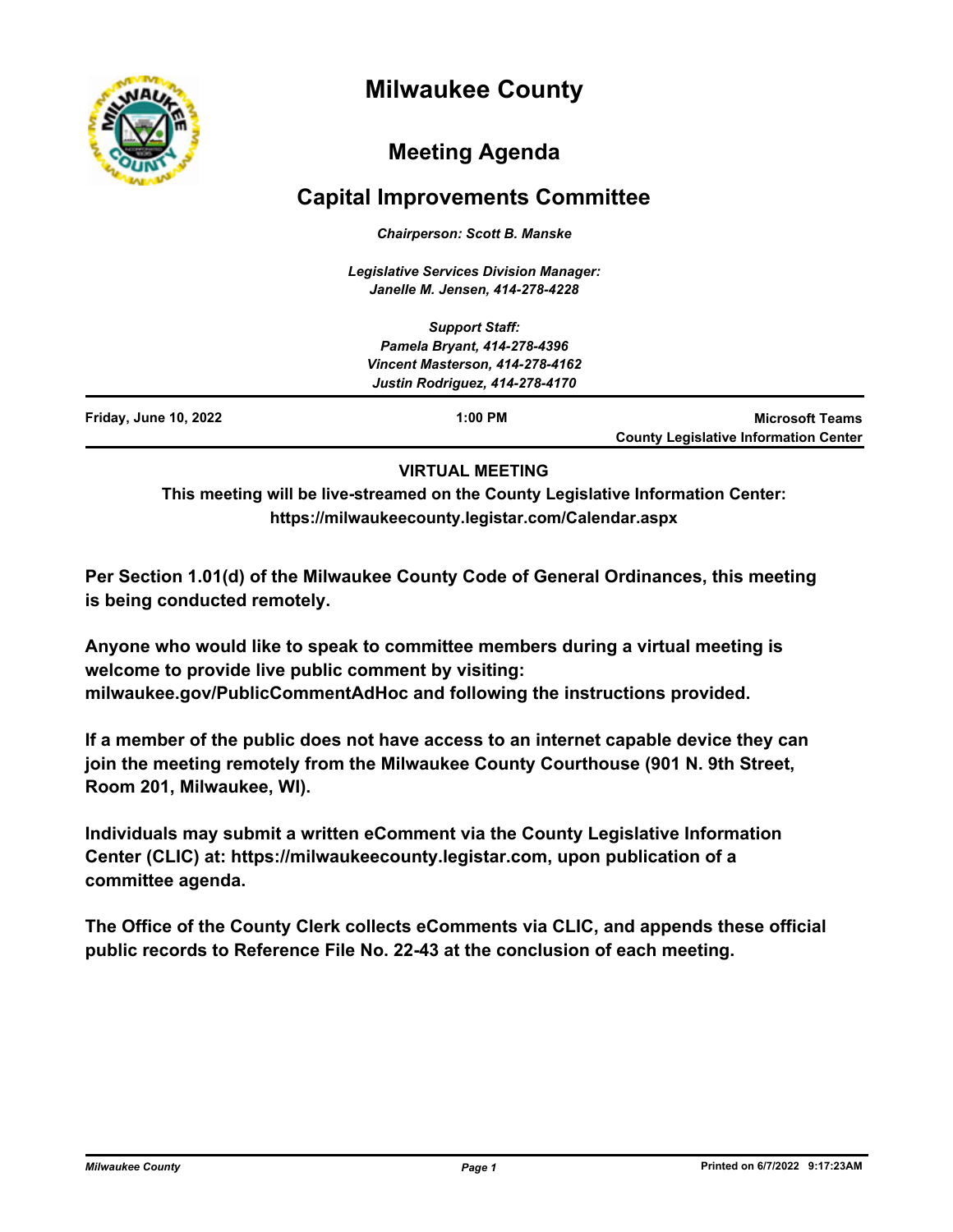#### Public Notice

*PLEASE TAKE NOTICE: Members of the Milwaukee County Board of Supervisors (County Board) who are not members of this committee may attend this meeting to participate or to gather information.*

*Therefore, notice is hereby given that this meeting may constitute a meeting of the County Board and/or a meeting of one or more of the County Board's other committees, commissions, or task forces, although no action will be taken at this meeting by the County Board or any of its other committees, commissions, or task forces.*

## **Call To Order**

## **Roll Call**

### **APPROVAL OF MINUTES - 1**

**1** [22-730](http://milwaukeecounty.legistar.com/gateway.aspx?m=l&id=/matter.aspx?key=12431) Approval of minutes from the December 2, 2021, Capital Improvements Committee (CIC) meeting. **(ACTION REPORT)** *Attachments:* [DRAFT CIC MINUTES \(12/02/21\)](http://MilwaukeeCounty.legistar.com/gateway.aspx?M=F&ID=05e7551e-9112-4645-a822-3a1e987a3372.pdf)

#### **CAPITAL IMPROVEMENTS SUBCOMMITTEE - 1**

**2** [22-731](http://milwaukeecounty.legistar.com/gateway.aspx?m=l&id=/matter.aspx?key=12432) From the Capital Improvements Subcommittee, providing an informational presentation regarding Capital Project Scoring Criteria Methodology for the 2023-2027 Capital Improvements Plan. **(INFORMATIONAL ONLY UNLESS OTHERWISE DIRECTED BY THE COMMITTEE)**

*Attachments:* [22-731 POWERPOINT](http://MilwaukeeCounty.legistar.com/gateway.aspx?M=F&ID=edb91841-948e-46b6-ad12-6f9178bd01fb.pptx)

## **FACILITIES MANAGEMENT DIVISION / DEPARTMENT OF ADMINISTRATIVE SERVICES - 1**

**3** [22-732](http://milwaukeecounty.legistar.com/gateway.aspx?m=l&id=/matter.aspx?key=12433) From the Director of Facilities Planning and Development, Facilities Management Division, Department of Administrative Services, providing an informational report regarding the County Facilities Planning Steering Committee's Review of 2023 Facility-related Capital Requests. **(INFORMATIONAL ONLY UNLESS OTHERWISE DIRECTED BY THE COMMITTEE)**

*Attachments:* [22-732 REPORT](http://MilwaukeeCounty.legistar.com/gateway.aspx?M=F&ID=4a5e78c7-e9ed-4135-8686-d1d9b3f1fbe0.pdf)